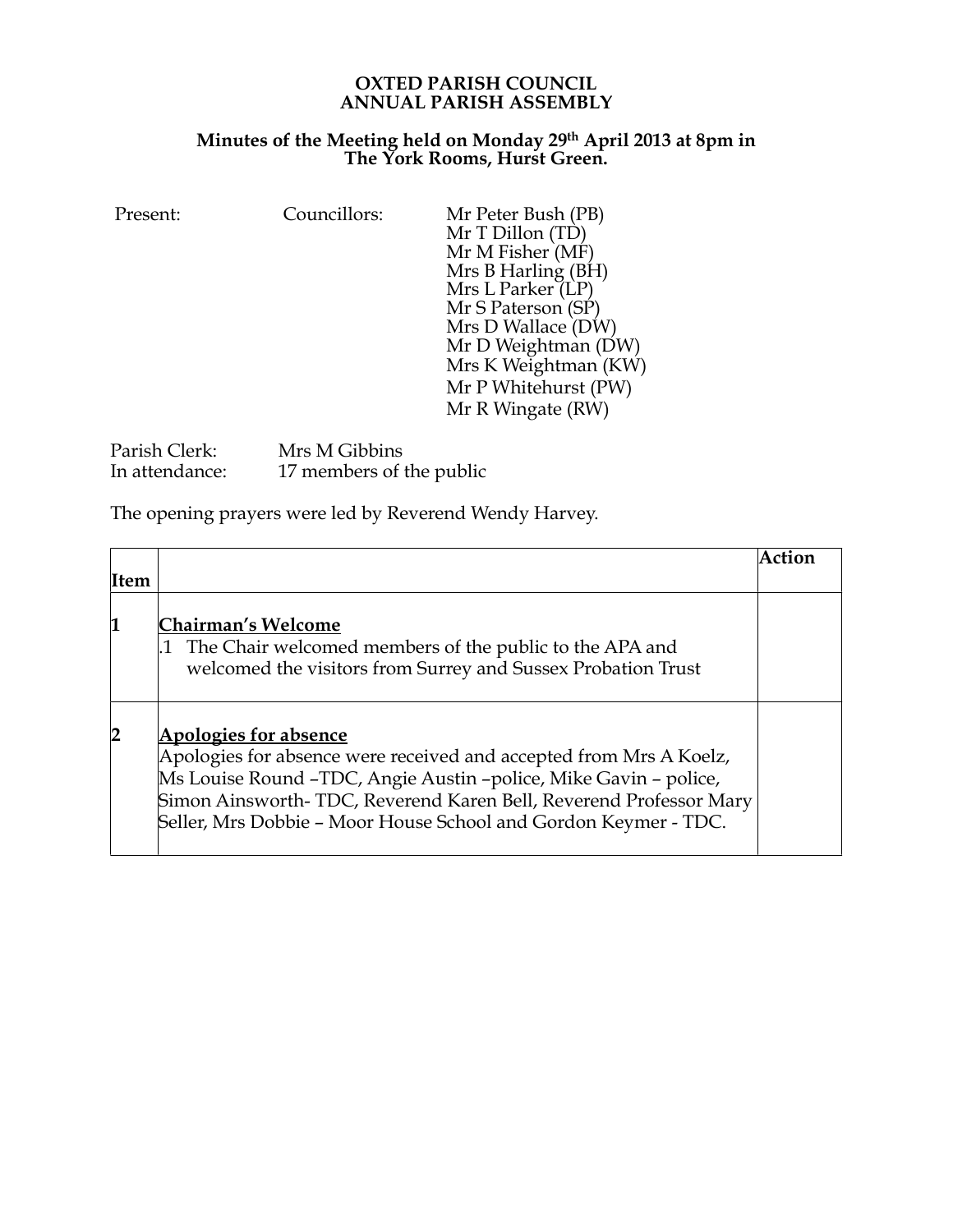| <b>Officers, Surrey and Sussex Probation Trust</b>                                         |  |
|--------------------------------------------------------------------------------------------|--|
|                                                                                            |  |
| 3.1 Vicky Weller and Nicola Thomas thanked the Parish Council for the                      |  |
| invitation to speak to the meeting. An explanation was given of how                        |  |
| Probation Officers fit into the Criminal Justice system. A crime is                        |  |
| committed and the criminal is arrested and taken to Court. The                             |  |
| Probation Service compile a report, to make a proposal depending on                        |  |
| the severity of the crime, and the Court can follow or ignore.                             |  |
| 3.2 Statistics show that of 8000 criminals 30% are in prison and 70% are                   |  |
| in the community on licence.                                                               |  |
| 3.3 Some of the reasons criminals commit crime are: drugs, alcohol,                        |  |
| attitude towards society, peer pressure, family upbringing; siblings and/                  |  |
| or parents are criminals, mental health problems, lack of                                  |  |
| accommodation and employment, learning difficulties and basic                              |  |
| opportunism.                                                                               |  |
| 3.4 Offenders don't always have accommodation, employment, family,                         |  |
|                                                                                            |  |
| friends or food so to be imprisoned gives them accommodation and                           |  |
| three meals a day. Impact of prison is different for different people and                  |  |
| the Probation Service put services into place to make the individuals not                  |  |
| want to go to prison.                                                                      |  |
| 3.5 Statistically offenders who have less than a 12 month sentence                         |  |
| reoffend whereas if a sentence is over 12 months the offender is assessed                  |  |
| and challenged as to why they committed the crime. Offender will be                        |  |
| released on licence which involves the Probation Service approving                         |  |
| accommodation and employment and monitors and restricts the                                |  |
| activities of the offender.                                                                |  |
| 3.6 Domestic violence offenders 'prefer' a prison sentence as is over                      |  |
| within 8 weeks to 6 months whereas if a prison sentence is not given the                   |  |
| offender is on probation for 2 years.                                                      |  |
| 3.7 The Probation Service work with the police, drug and alcohol                           |  |
| agencies, childrens services and many other agencies depending on the                      |  |
| crime.                                                                                     |  |
| 3.8 Probation Officers are educated to degree level and have to undergo                    |  |
| $\alpha$ 2 year on the job training programme and achieve NVQ level 4.                     |  |
| Probation Officers are risk assessors and have to provide an unbiased                      |  |
| service. As part of their training and their job the Probation Officers                    |  |
| have to go into prison.                                                                    |  |
| 3.9 Probation Officers commence working with offenders from the day                        |  |
| of sentencing until day of release and follow up afterwards.                               |  |
| 3.10 The Probation Service is always looking for community projects                        |  |
| and Surrey and Sussex Probationary Trust would like to hear from                           |  |
| anyone who is aware of any available projects.                                             |  |
|                                                                                            |  |
| Questions and answers:                                                                     |  |
| Q. What happens if an offender sentenced to community service does                         |  |
| not turn up?                                                                               |  |
| $\bm{\mathsf{A}}$ . All absences have to be evidenced and if not then the offender will go |  |
| to prison.                                                                                 |  |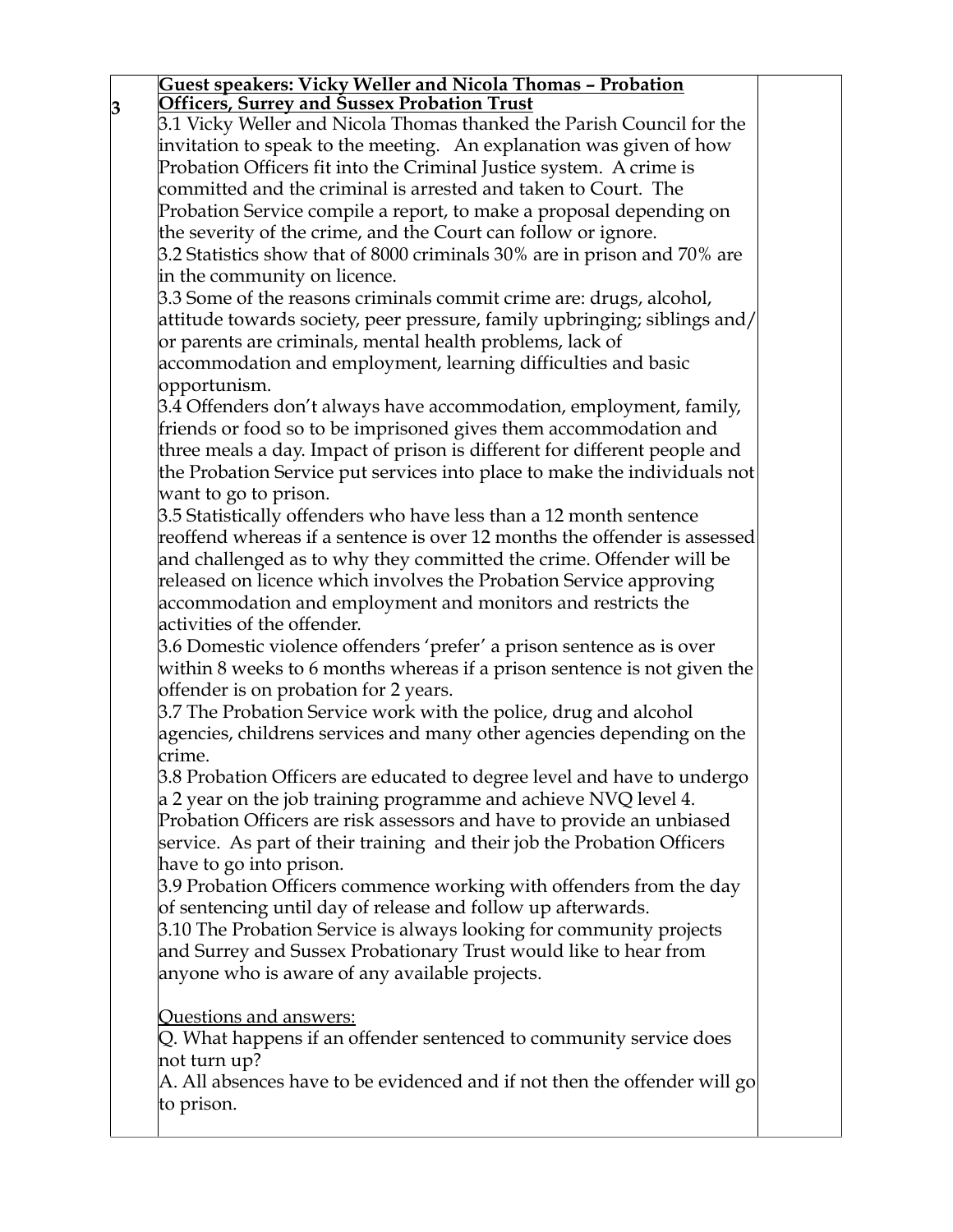| Vote of thanks to guest speaker<br>4<br>Mrs Liz Parker gave a vote of thanks to the guest speakers, Vicky Weller<br>and Nicola Thomas. She commented that she found the presentation<br>most enlightening, and appreciated them giving up their time. |  |
|-------------------------------------------------------------------------------------------------------------------------------------------------------------------------------------------------------------------------------------------------------|--|
|-------------------------------------------------------------------------------------------------------------------------------------------------------------------------------------------------------------------------------------------------------|--|

 $\top$ 

 $\top$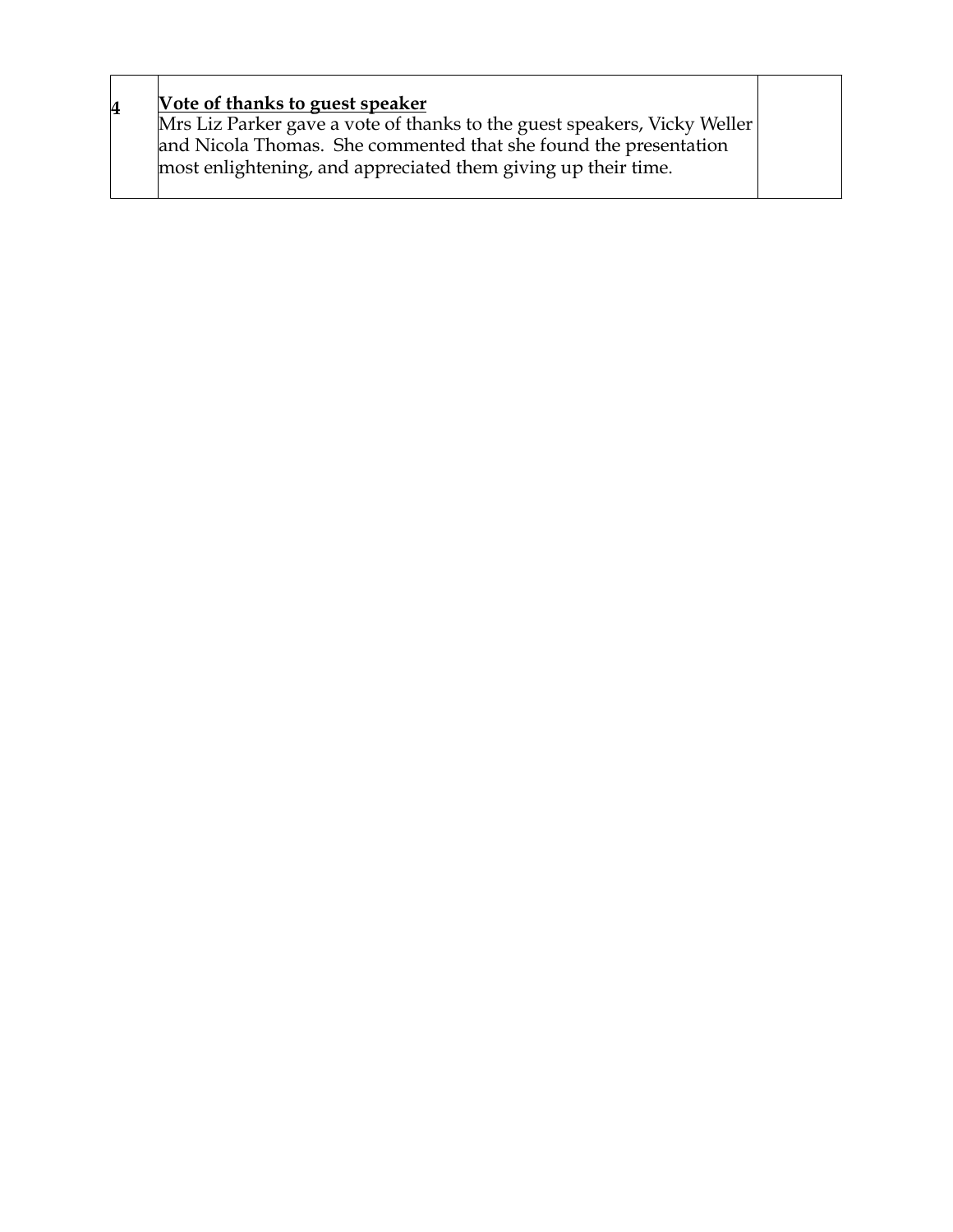## **5 Annual Report & Question and Answer Session**

5.1 The Chair introduced the Parish Councillors to the audience.

- 5.2 The Chair explained that, to be compliant, the Parish Council had adopted a committee structure. Although the Parish Council meetings are held bi-monthly excluding the month of August, Planning is held every 3 weeks, F & GP is held quarterly and Burial is held approximately every 3 months.
- 5.3 Terry Dillon explained that the F & GP Committee approve cheques, monitor the budget, and review income either from the precept (TCDC) or from burials which is unpredictable due to the variance in fees whether a resident or non-resident of Oxted.
- 5.4 The Staffing Committee, although meeting 3-4 times last year will only be meeting once this year. This committee is responsible for recruitment/shortlisting candidates/interviews/annual appraisal and remuneration.
- 5.5 Members of the public are welcome to attend all meetings however, they would be requested to leave if there were items to discuss under a Part 2 section. The public have 3 minutes to speak. Agendas are put on all the Parish Council notice boards and the dates are on the website.
- 5.6 Robert Wingate reported on the Queens Diamond Jubilee. The main event of the year being the Picnic in the Park held in Master Park in June; the event was well attended and everyone enjoyed the event. In addition 3 public benches were purchased and placed in Hurst Green and Oxted North; bulb planting was undertaken on Hurst Green Common. 2 pieces of play equipment were purchase; one is in King George VI playing field in Hurst Green and the second one will be placed in Master Park.
- 5.7 The Chairman reported that the Parish Councillors and Clerk continue to monitor the condition of the roads and report pot holes to SCC.
- 5.8 Cllr Beverley Connolly, Vice-Chairman of TDC, thanked all for attending the meeting and for inviting her. She complemented the Parish Council on the very thorough and detailed annual report and they should be justly proud of all they have achieved. Cllr Connolly was very impressed with the enlightening speakers particularly as she has been a victim of crime. She finished by confirming the Green Belt will be protected by the District and Parish Councillors.
- 5.9 The Chairman thanked Beverley Connolly for giving up her valuable time to attend the meeting.
- 5,10 Master Park attendees thanked the Parish Council for its continued funding and invited all attending to become a friend of Master Park.

## Questions

Q. How is the Green Belt being protected

A. No application has, as yet, been received however, it is understood that after a TPO had been issued trees were damaged which will not